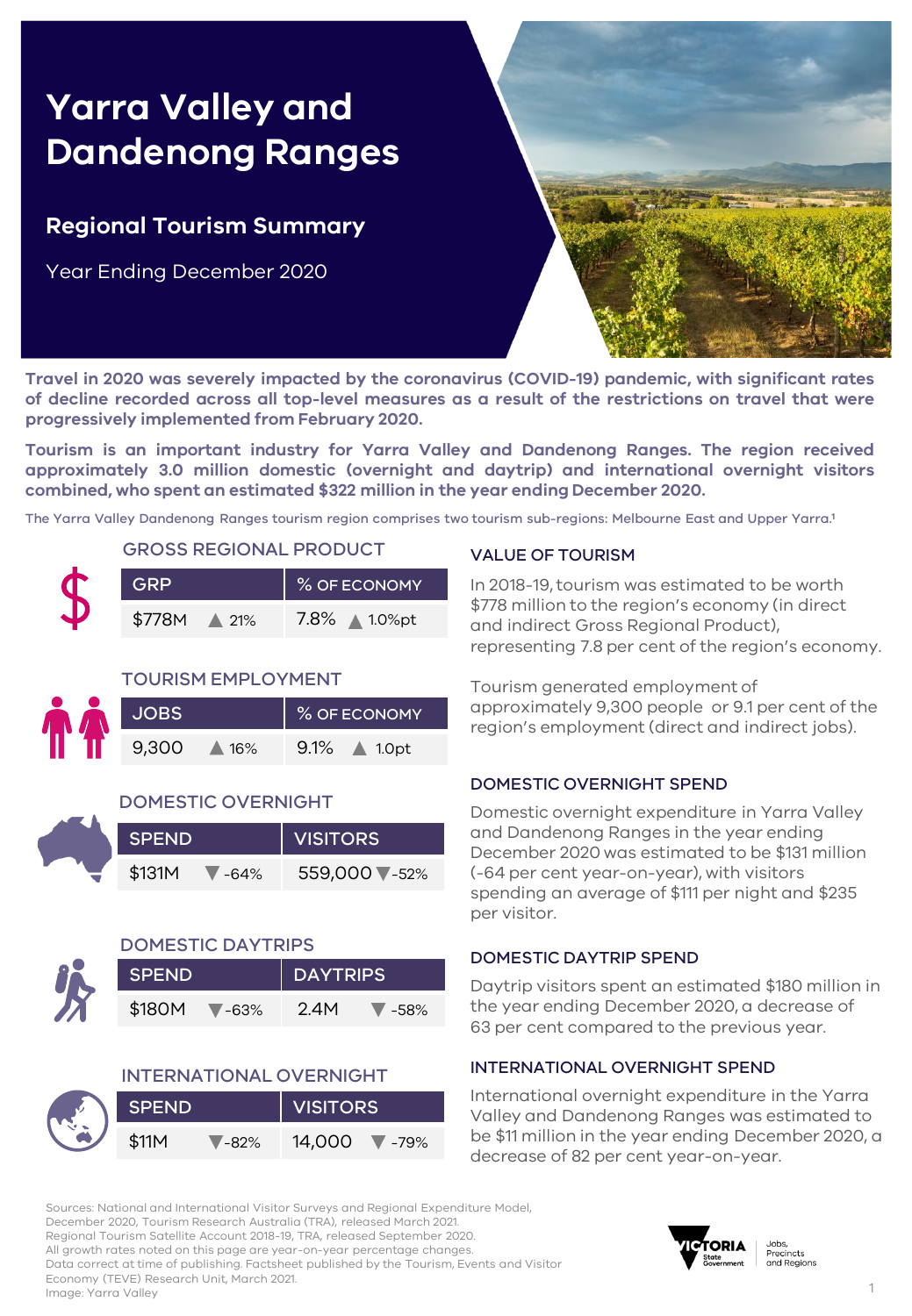### **Yarra Valley and Dandenong Ranges**

**Key Regional Tourism Statistics** 

| <b>Tourism Economic Contribution</b> |      | 2013-14 2014-15 2015-16 2016-17 2017-18 2018-19 |      |      |      |      | <b>AAG</b><br>$(2014-19)$<br>$(% \mathbf{a})$ (% p.a.) | YOY change<br>$(2018-19)(%)$ |
|--------------------------------------|------|-------------------------------------------------|------|------|------|------|--------------------------------------------------------|------------------------------|
| <b>Gross Regional Product (GRP)</b>  |      |                                                 |      |      |      |      |                                                        |                              |
| Direct GRP (\$m)                     | 302  | 276                                             | 319  | 335  | 357  | 433  | 7% p.a.                                                | 21%                          |
| Indirect GRP (\$m)                   | 259  | 220                                             | 264  | 269  | 285  | 345  | 6% p.a.                                                | 21%                          |
| Total GRP (\$m)                      | 561  | 496                                             | 583  | 604  | 641  | 778  | 7% p.a.                                                | 21%                          |
| Direct GRP (%)                       | 3.9% | 3.3%                                            | 3.8% | 3.7% | 3.8% | 4.4% | $0.5%$ pt                                              | $0.5%$ pt                    |
| Indirect GRP (%)                     | 3.3% | 2.7%                                            | 3.1% | 3.0% | 3.0% | 3.5% | $0.2%$ pt                                              | $0.4%$ pt                    |
| Total GRP (%)                        | 7.2% | 6.0%                                            | 6.9% | 6.7% | 6.9% | 7.8% | 0.7%pt                                                 | $1.0%$ pt                    |
| <b>Persons Employed</b>              |      |                                                 |      |      |      |      |                                                        |                              |
| Direct Employment (000s)             | 5.5  | 5.2                                             | 5.9  | 6.1  | 6.4  | 7.3  | 6% p.a.                                                | 14%                          |
| Indirect Employment (000s)           | 1.5  | 1.2                                             | 1.5  | 1.5  | 1.6  | 2.0  | 6% p.a.                                                | 21%                          |
| <b>Total Employment (000s)</b>       | 7.0  | 6.5                                             | 7.4  | 7.6  | 8.0  | 9.3  | 6% p.a.                                                | 16%                          |
| Direct Employment (%)                | 6.3% | 5.8%                                            | 6.4% | 6.3% | 6.5% | 7.2% | $0.8%$ pt                                              | $0.7%$ pt                    |
| Indirect Employment (%)              | 1.7% | 1.4%                                            | 1.6% | 1.6% | 1.7% | 1.9% | $0.3%$ pt                                              | $0.3%$ pt                    |
| Total Employment (%)                 | 8.0% | 7.2%                                            | 8.1% | 7.9% | 8.1% | 9.1% | 1.1%pt                                                 | $1.0%$ pt                    |

| <b>Visitors, Nights and Expenditure</b>        | <b>YE Dec</b><br>2015 | <b>YE Dec</b><br>2016 | 2017  | YE Dec YE Dec<br>2018    | <b>YE Dec</b><br>2019 | <b>YE Dec</b><br>2020 | <b>AAG</b><br>(YE Dec<br>2015-20)<br>$(% \mathbf{a})$ (% p.a.) | <b>YOY</b> change<br>(YE Dec 2019-<br>20)(% | YE Dec 20<br>Share of<br><b>Total</b> |
|------------------------------------------------|-----------------------|-----------------------|-------|--------------------------|-----------------------|-----------------------|----------------------------------------------------------------|---------------------------------------------|---------------------------------------|
| <b>Domestic</b>                                |                       |                       |       |                          |                       |                       |                                                                |                                             |                                       |
| Daytrip visitors (000's)                       | 3,966                 | 4,317                 | 4,453 | 4,888                    | 5,767                 | 2,437                 | -9% p.a.                                                       | $-58%$                                      | 81.0%                                 |
| Overnight visitors (000's)                     | 762                   | 840                   | 1,010 | 863                      | 1,158                 | 559                   | $-6\%$ p.a.                                                    | $-52%$                                      | 18.6%                                 |
| Total domestic visitors (000's)                | 4,729                 | 5,157                 | 5,463 | 5,751                    | 6,925                 | 2,996                 | -9% p.a.                                                       | $-57%$                                      | 99.5%                                 |
| Visitor nights (000's)                         | 1,903                 | 2,020                 | 2,375 | 2,081                    | 2,719                 | 1,188                 | -9% p.a.                                                       | $-56%$                                      | 80.8%                                 |
| Length of stay (nights)                        | 2.5                   | 2.4                   | 2.4   | 2.4                      | 2.3                   | 2.1                   |                                                                |                                             |                                       |
| Daytrip Expenditure (\$m)                      | 277                   | 327                   | 367   | 350                      | 490                   | 180                   | $-8\%$ p.a.                                                    | $-63%$                                      | 56.0%                                 |
| Daytrip spend per trip                         | 70                    | 76                    | 82    | 72                       | 85                    | 74                    |                                                                |                                             |                                       |
| Domestic Overnight Expenditure (\$m)           | 231                   | 238                   | 321   | 313                      | 361                   | 131                   | $-11\%$ p.a.                                                   | $-64%$                                      | 40.8%                                 |
| Domestic Overnight Spend per Visitor (\$)      | 303                   | 284                   | 317   | 362                      | 312                   | 235                   |                                                                |                                             |                                       |
| Domestic Overnight Spend per Night (\$)        | 121                   | 118                   | 135   | 150                      | 133                   | 111                   |                                                                |                                             |                                       |
| Total Domestic Expenditure (\$m)               | 508                   | 565                   | 687   | 662                      | 851                   | 312                   | -9% p.a.                                                       | $-63%$                                      | 96.7%                                 |
| <b>International</b>                           |                       |                       |       |                          |                       |                       |                                                                |                                             |                                       |
| Overnight visitors (000's)                     | 42                    | 49                    | 47    | 47                       | 65                    | 14                    | $-20\%$ p.a.                                                   | $-79%$                                      | 0.5%                                  |
| Visitor nights (000's)                         | 739                   | 743                   | 822   | 858                      | 1,371                 | 283                   | $-18\%$ p.a.                                                   | $-79%$                                      | 19.2%                                 |
| Length of stay (nights)                        | 17.8                  | 15.2                  | 17.3  | 18.2                     | 21.0                  | 20.3                  |                                                                |                                             |                                       |
| International Overnight Expenditure (\$m)      | 39                    | 36                    | 51    | $\overline{\phantom{0}}$ | 60                    | 11                    | $-23\%$ p.a.                                                   | $-82%$                                      | 3.3%                                  |
| International Overnight Spend per Visitor (\$) | 932                   | 737                   | 1.079 | $\overline{\phantom{0}}$ | 917                   | 753                   |                                                                |                                             |                                       |
| International Overnight Spend per Night (\$)   | 52                    | 49                    | 62    | $\overline{a}$           | 44                    | 37                    |                                                                |                                             |                                       |
| <b>TOTALS</b>                                  |                       |                       |       |                          |                       |                       |                                                                |                                             |                                       |
| Visitors (000's)                               | 4,770                 | 5,206                 | 5,511 | 5,798                    | 6,990                 | 3,010                 | -9% p.a.                                                       | $-57%$                                      |                                       |
| Visitor nights (000's)                         | 2,642                 | 2,763                 | 3,196 | 2,939                    | 4,090                 | 1,471                 | $-11\%$ p.a.                                                   | $-64%$                                      |                                       |
| Expenditure (\$m)                              | 546                   | 601                   | 739   | 724                      | 911                   | 322                   | $-10\%$ p.a.                                                   | $-65%$                                      |                                       |

Sources: National and International Visitor Surveys and Regional Expenditure Model, December 2020, TRA, released March 2021.

Regional Tourism Satellite Account 2018-19, TRA, released September 2020.

Improvements in the NVS methodology has resulted in a break in series. Please use caution when comparing 2020 results with previous time periods and releases.

For further information on methodology changes and impacts refer to the TRA NVS Methodology. Note: Figures noted as '-' are under the publishable threshold.

AAG = Average Annual Growth. YOY = year-on-year growth

Factsheet published by the TEVE Research Unit, March 2021